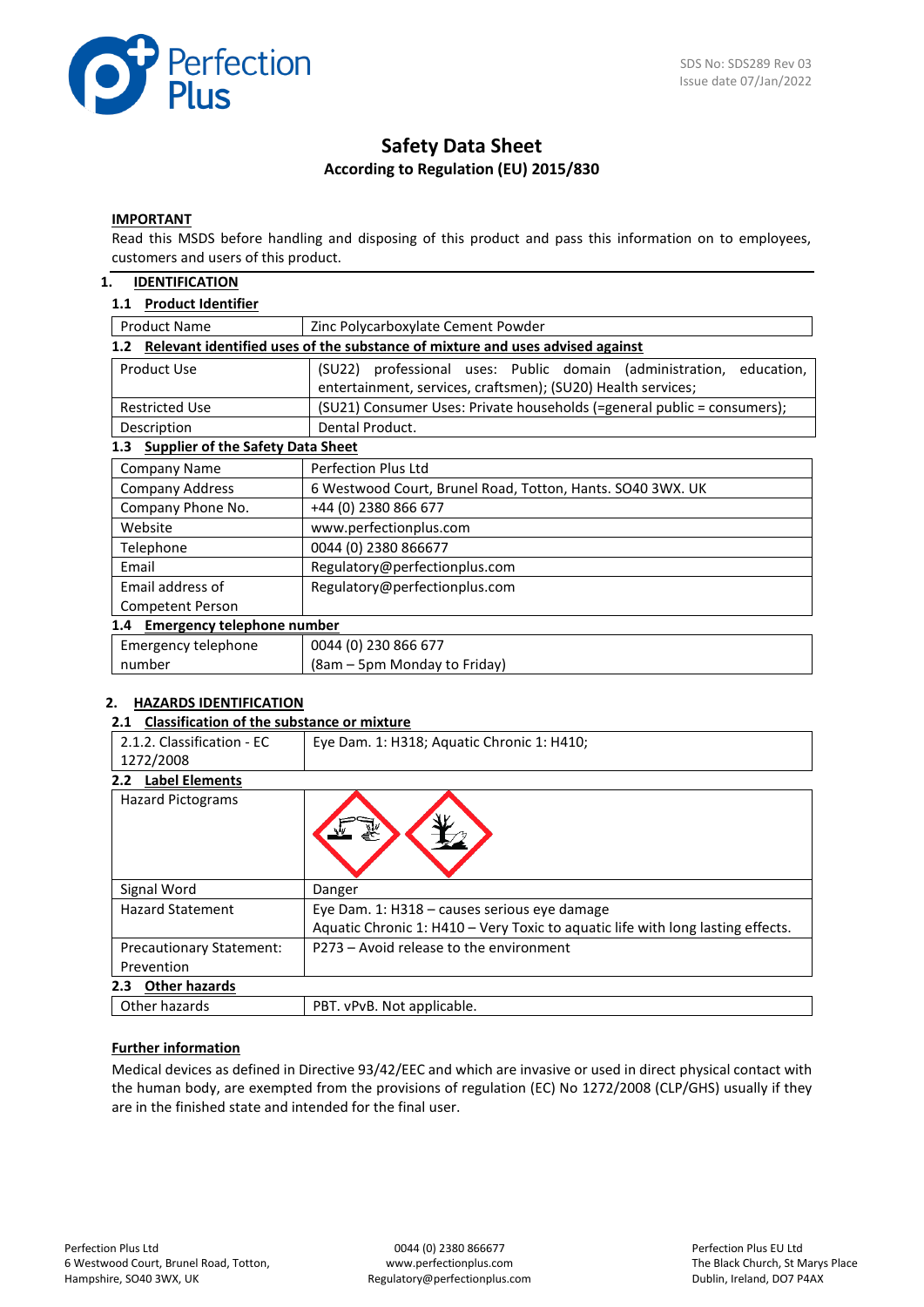

### **3. COMPOSITION/INFORMATION ON INGREDIENTS**

# **3.2 Mixtures**

# **EC 1272/2008**

| <b>Chemical Name</b> | Index No.    | CAS No.   | EC No.    | <b>REACH</b><br>Registration<br><b>Number</b> | CONC.<br>$(\%w/w)$ | <b>Classification</b>                                                                                          |
|----------------------|--------------|-----------|-----------|-----------------------------------------------|--------------------|----------------------------------------------------------------------------------------------------------------|
| Zinc Oxide           | 030-013-00-7 | 1314-13-2 | 215-222-5 | 01-2119463881-32                              |                    | Aquatic Acute 1: H400;<br>Aquatic Chronic 1: H410;                                                             |
| Stannous<br>Fluoride |              | 7783-47-3 | 231-999-3 |                                               |                    | Met. Corr. 1:H290; Acute<br>Tox.3: H301; Skin Irrit. 2:<br>H315; Eye Dam. 1: H318;<br>Aquatic Chronic 2: H411; |

### **4. FIRST AID MEASURES**

# **4.1 Description of first aid measures**

|                            | Description or mot ald measures                                                   |
|----------------------------|-----------------------------------------------------------------------------------|
| <b>Inhalation</b>          | Move the exposed person to fresh air.                                             |
| Eye Contact                | Rinse immediately with plenty of water for 15 minutes holding the eyelids open.   |
| Skin contact               | Wash off immediately with plenty of soap and water. Remove contaminated clothing. |
| Ingestion                  | Do NOT induce vomiting.                                                           |
|                            | 4.2 Most important symptoms and effects, both acute and delayed                   |
| Inhalation                 | May cause irritation to mucous membranes.                                         |
| Eye Contact                | Causes serious eye irritation.                                                    |
| Skin contact               | Causes skin irritation.                                                           |
| Ingestion                  | May cause irritation to mucous membranes.                                         |
| 4.3                        | Indication of any immediate medical attention and special treatment needed        |
| <b>Inhalation</b>          | Seek medical attention if irritation or symptoms persist.                         |
| Eye Contact                | Seek medical attention if irritation or symptoms persist.                         |
| Skin contact               | Seek medical attention if irritation or symptoms persist.                         |
| Ingestion                  | Seek medical attention if irritation or symptoms persist.                         |
| <b>General information</b> |                                                                                   |
|                            | If you feel unwell, seek medical advice (show the label where possible).          |
|                            |                                                                                   |

### **5. FIRE FIGHTING MEASURES**

### **5.1 Extinguishing media**

|                                                           | Use extinguishing media appropriate to the surrounding fire conditions. |  |
|-----------------------------------------------------------|-------------------------------------------------------------------------|--|
| 5.2 Special hazards arising from the substance or mixture |                                                                         |  |
|                                                           | Burning produces irritating, toxic and obnoxious fumes.                 |  |
| 5.3 Advice for firefighters                               |                                                                         |  |
|                                                           | Wear suitable respiratory equipment when necessary.                     |  |
|                                                           |                                                                         |  |

### **6. ACCIDENTAL RELEASE MEASURES**

| 6.1 | Personal precautions, protective equipment and emergency procedures |                                                                                       |  |
|-----|---------------------------------------------------------------------|---------------------------------------------------------------------------------------|--|
|     |                                                                     | Avoid raising dust. Ensure adequate ventilation of the working area. Wear suitable    |  |
|     |                                                                     | protective equipment.                                                                 |  |
|     | 6.2 Environmental precautions                                       |                                                                                       |  |
|     |                                                                     | Do not allow product to enter drains. Prevent further spillage if safe.               |  |
| 6.3 | Methods and material for containment and cleaning up                |                                                                                       |  |
|     |                                                                     | Sweep up. Transfer to suitable, labelled containers for disposal. Clean spillage area |  |
|     |                                                                     | thoroughly with plenty of water.                                                      |  |
| 6.4 | Reference to other sections                                         |                                                                                       |  |
|     |                                                                     | See section 13 for disposal information. See section 8 for exposure controls/personal |  |
|     |                                                                     | protection.                                                                           |  |

# **7. HANDLING AND STORAGE**

### **7.1 Precautions for safe handling**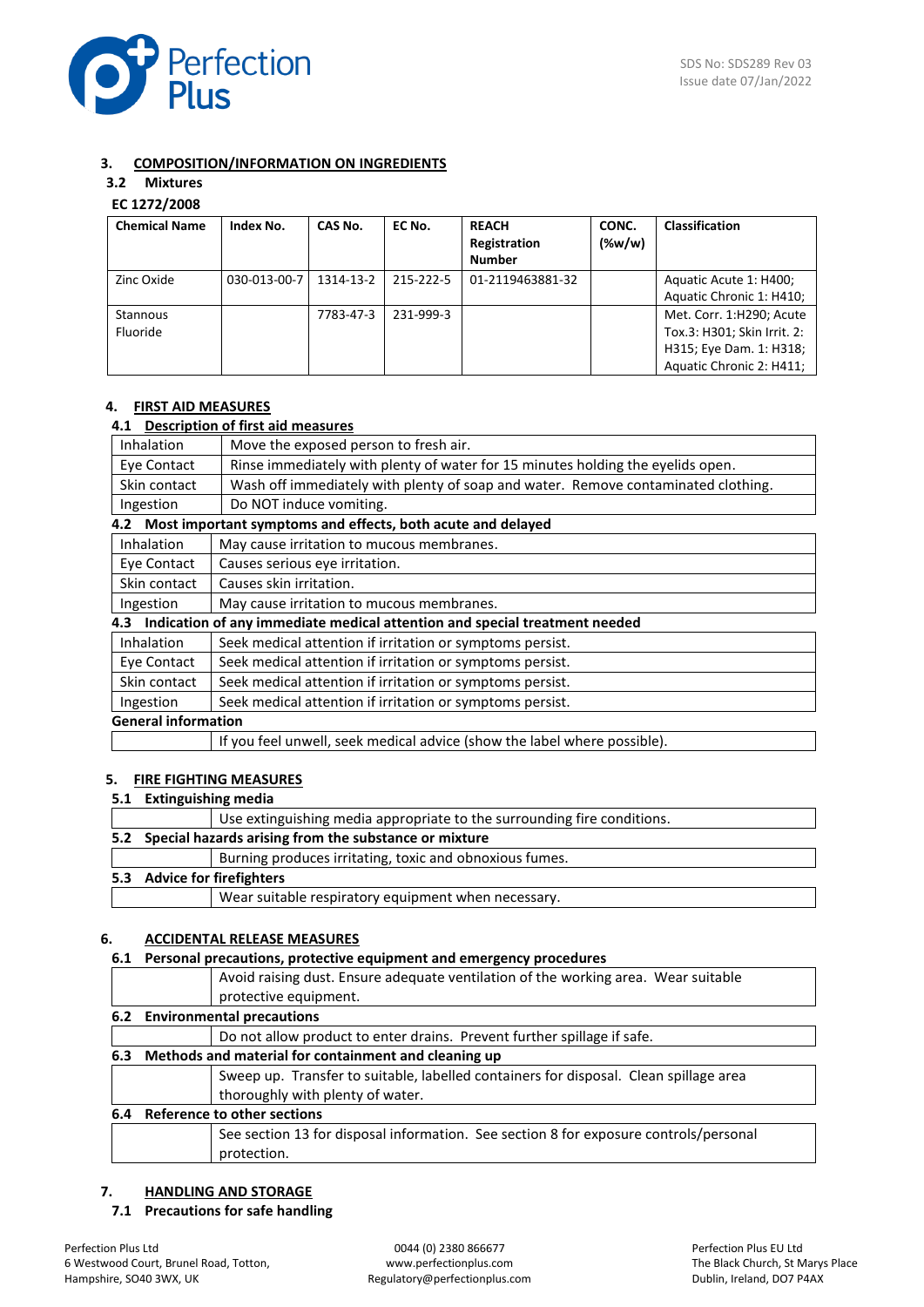

|     |                                                                  | Avoid contact with eyes and skin. Ensure adequate ventilation of the working area. Adopt                                   |  |  |
|-----|------------------------------------------------------------------|----------------------------------------------------------------------------------------------------------------------------|--|--|
|     |                                                                  | best Manual Handling considerations when handling, carrying and dispensing.                                                |  |  |
|     | 7.2 Conditions for safe storage, including any incompatibilities |                                                                                                                            |  |  |
|     |                                                                  | Keep in a cool, dry, well-ventilated area. Keep containers tightly closed. Store in original                               |  |  |
|     |                                                                  | container.                                                                                                                 |  |  |
| 7.3 | <b>Specific end use(S)</b>                                       |                                                                                                                            |  |  |
|     |                                                                  | See section 1.2. Relevant identified uses of the substance or mixture and uses advised<br>against for further information. |  |  |

### **8. EXPOSURE CONTROLS/PERSONAL PROTECTION**

### **8.1 Control parameters**

| Heavy Magnesium Oxide     | WEL 8-hr limit ppm:        | -  | WEL 8-hr limit mg/m3:        |  |
|---------------------------|----------------------------|----|------------------------------|--|
| (Magnesium oxide (as Mg)) |                            |    |                              |  |
|                           | WEL 15 min limit ppm:      | -  | WEL 15 min limit mg/m3:      |  |
|                           | WEL 8-hr limit mg/m3 total | 10 | WEL 15 min limit mg/m3 total |  |
|                           | inhalable dust:            |    | inhalable dust:              |  |
|                           | WEL 8-hr limit mg/m3 total | -  | WEL 15 min limit mg/m3 total |  |
|                           | respirable dust:           |    | respirable dust:             |  |

**DNEL: Derived no-effect level.**

#### **Exposure Pattern-Workers**

| Long term - inhalation - Systemic effects<br>Zinc oxide |                                       | 5 mg/m <sup>3</sup> |
|---------------------------------------------------------|---------------------------------------|---------------------|
|                                                         | Long term - dermal - Systemic effects | $87 \text{ mg/kg}$  |

### **Exposure Pattern-General Population**

| Zinc oxide | Long term $-$ inhalation $-$ Systemic effects | 2.5 mg/m <sup>3</sup> |
|------------|-----------------------------------------------|-----------------------|
|            | Long term – dermal – Systemic effects         | 87 bw/day             |
|            | Long term $-$ oral $-$ Systemic effects       | $0.83$ bw/day         |

### **8.2 Exposure controls**

| 8.2.1 | Appropriate engineering controls |  |  |
|-------|----------------------------------|--|--|
|-------|----------------------------------|--|--|

Ensure adequate ventilation of the working area.

| 8.2.2<br>Individual protection measures |                                                     |  |
|-----------------------------------------|-----------------------------------------------------|--|
|                                         | Wear chemical protective clothing.                  |  |
| Eye/face protection                     | Approved safety goggles.                            |  |
| Skin protection -                       | Chemical resistant gloves.                          |  |
| Hand protection                         |                                                     |  |
| Respiratory protection                  | Wear suitable respiratory equipment when necessary. |  |

### **9. PHYSICAL AND CHEMICAL PROPERTIES**

### **9.1. Information on basic physical and chemical properties**

| Appearance      | Powder            | Vapour pressure          | Not applicable.   |
|-----------------|-------------------|--------------------------|-------------------|
| Colour          | Light Yellow      | Vapour density           | Not applicable.   |
| Odour           | <b>Odourless</b>  | Relative density         | No data available |
| Odour threshold | Not applicable.   | Fat solubility           | No data available |
| рH              | No data available | Partition coefficient    | No data available |
| Melting point   | No data available | Autoignition temperature | No data available |
| Freezing point  | No data available | Viscosity                | No data available |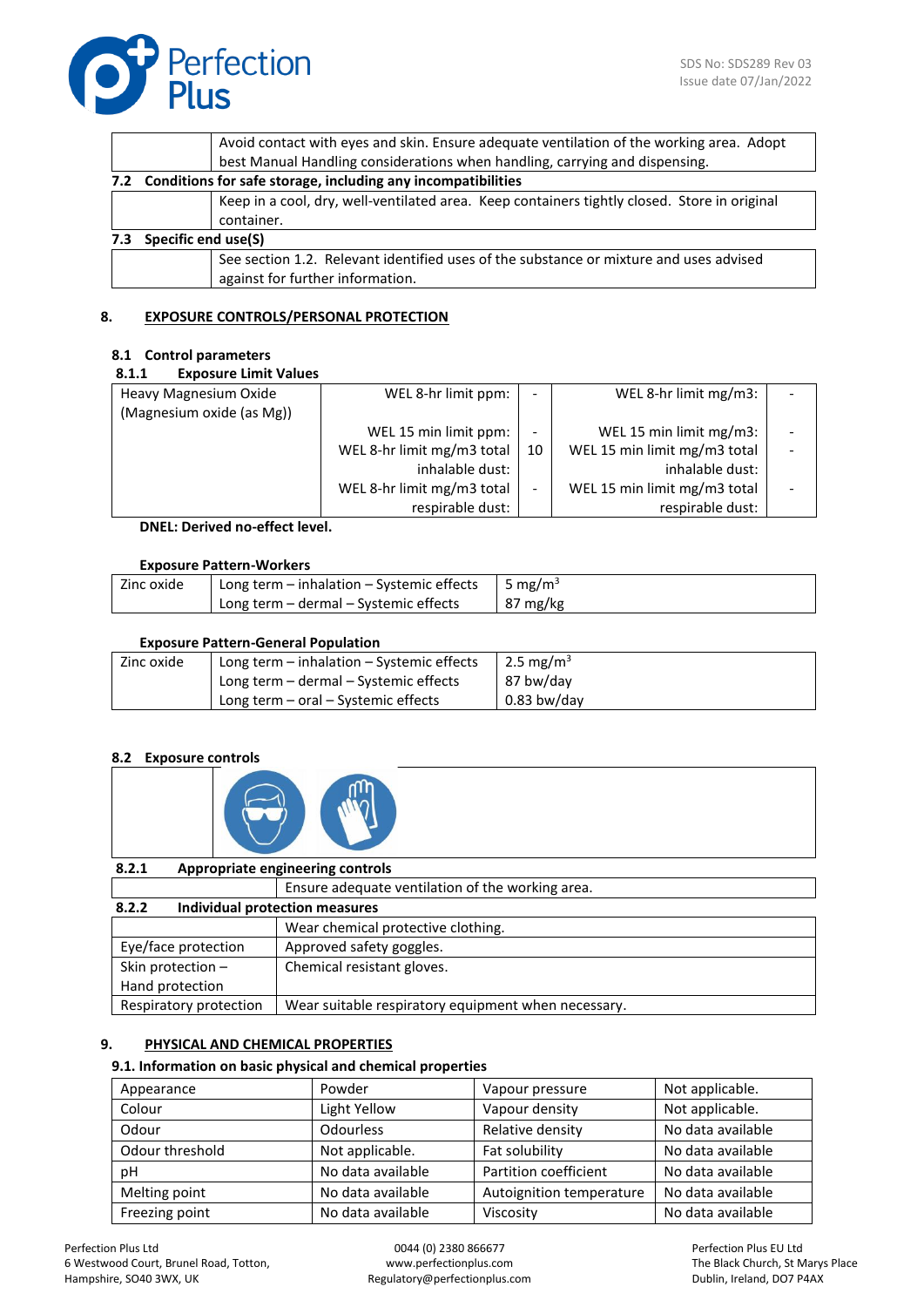

| Initial boiling point                | No data available | <b>Explosive properties</b> | No data available |
|--------------------------------------|-------------------|-----------------------------|-------------------|
| Flash point                          | No data available | Oxidising properties        | No data available |
| Evaporation rate                     | No data available | Solubility                  | No data available |
| Flammability (solid, gas)            | No data available |                             |                   |
| 9.2. Other information               |                   |                             |                   |
| Conductivity                         |                   | No data available           |                   |
| Surface tension<br>No data available |                   |                             |                   |
| Gas group                            | Not applicable.   |                             |                   |
| Benzene content                      |                   | No data available           |                   |
| No data available<br>Lead content    |                   |                             |                   |
| VOC (Volatile organic compounds)     |                   | No data available           |                   |

### **10. STABILITY AND REACTIVITY**

#### **10.1 Reactivity**

|      |                         | No data available.                      |
|------|-------------------------|-----------------------------------------|
|      | 10.2 Chemical stability |                                         |
|      |                         | Stable under normal conditions.         |
|      |                         | 10.3 Possibility of hazardous reactions |
|      |                         | No data is available on this product.   |
|      |                         | 10.4 Conditions to avoid                |
|      |                         | Heat. Moisture.                         |
| 10.5 |                         | Incompatible materials                  |
|      |                         | Strong acids. Strong bases.             |
|      |                         | 10.6 Hazardous decomposition products   |
|      |                         | No data available.                      |

### **11. TOXICOLOGICAL INFORMATION**

#### **11.1 Information on toxicological effects**

| Acute toxicity                                                  | No data available.                        |  |
|-----------------------------------------------------------------|-------------------------------------------|--|
|                                                                 |                                           |  |
| Skin corrosion/irritation                                       | Causes skin irritation.                   |  |
| Serious eve                                                     | Causes serious eve irritation             |  |
| damage/irritation                                               |                                           |  |
| Respiratory of skin                                             | May cause irritation to mucous membranes. |  |
| sensitisation                                                   |                                           |  |
| Germ cell mutagenicity                                          | No mutagenic effects reported.            |  |
| Carcinogenicity                                                 | No carcinogenic effects reported.         |  |
| Reproductive toxicity                                           | No teratogenic effects reported.          |  |
| STOT-single exposure                                            | No data available.                        |  |
| STOT-repeated exposure                                          | No data available.                        |  |
| Aspiration hazard                                               | Irritating to respiratory system.         |  |
| Repeated or prolonged                                           | Causes severe skin burns and eye damage.  |  |
| exposure                                                        |                                           |  |
| 11.1.4 Toxicological Information                                |                                           |  |
| $\mathbf{a}$ and $\mathbf{a}$ and $\mathbf{a}$ and $\mathbf{a}$ |                                           |  |

| Heavy Magnesium Oxide | <b>ORAL Rat LD50: 3.8 mg/kg</b> | Dermal Rabbit LD50: >2.0 mg/kg |
|-----------------------|---------------------------------|--------------------------------|
| Stannous Fluoride     | <b>ORAL Rat LD50: 360 mg/kg</b> |                                |
| Zinc oxide            | Dermal Rat LD50: 2000 mg/kg     | Oral Rabbit LD50: 5000mg/kg    |

### **12. ECOLOGICAL INFORMATION**

## **12.1 Toxicity**

| Heavy Magnesium                            | Daphnia EC50/48h: 10.0000 mg/l       | Fish LC50/96h: 10.0000 mg/l         |
|--------------------------------------------|--------------------------------------|-------------------------------------|
| Zinc oxide                                 | Daphnia EC50/48h: 1.0000 mg/l        | Algae IC50/72h: 0.1700 mg/l         |
|                                            | Rainbow trout LC50/96h: 330-780 mg/l | Bluegill sunfish LC50/96h: 320 mg/l |
| 49.9. Benetet en de de de la marchet Hitag |                                      |                                     |

**12.2 Persistence and degradability**

No data is available on this product.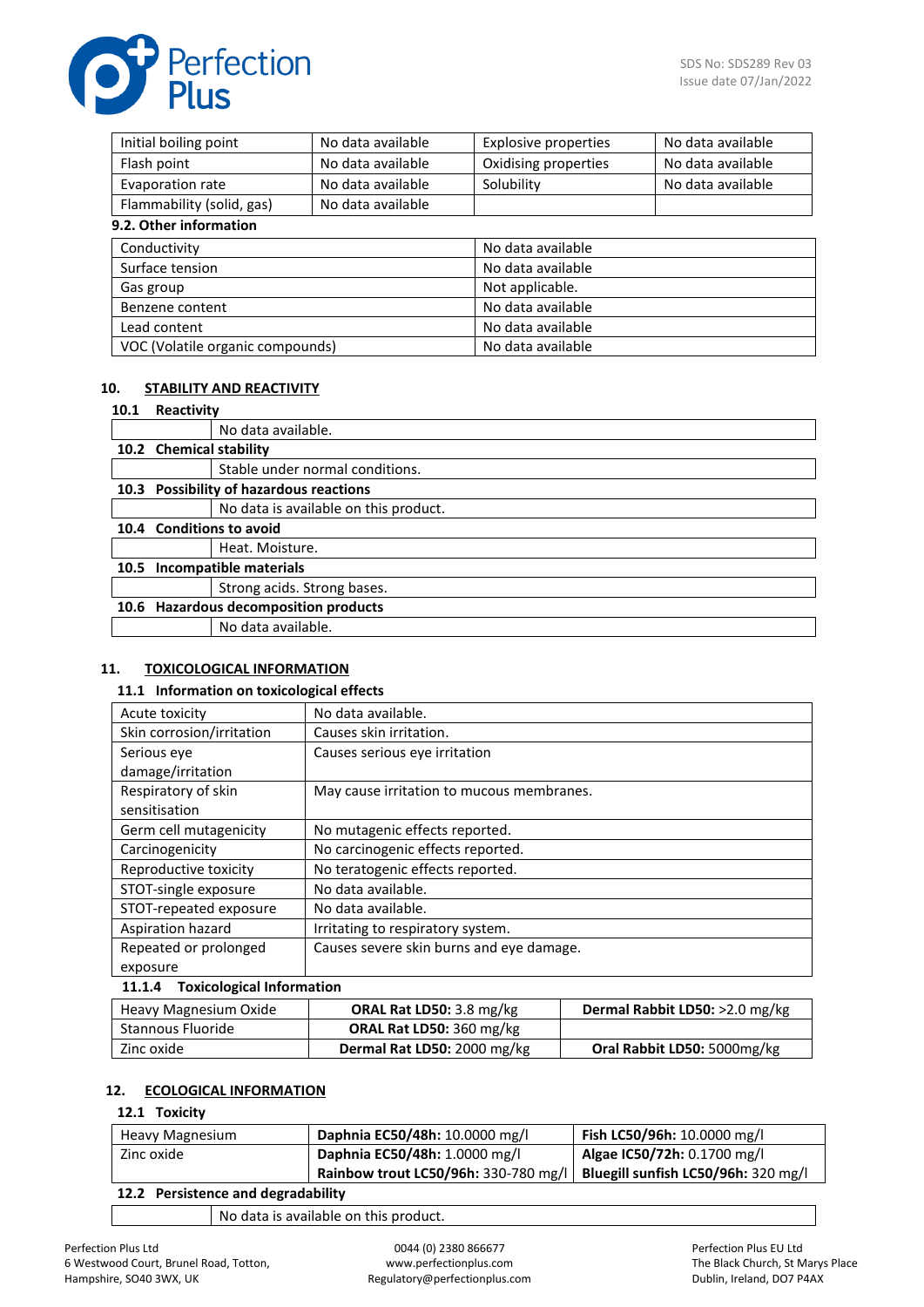

 $\overline{1}$ 

#### **12.3 Bio accumulative potential**

|                              | No data is available on this product.            |                                     |  |
|------------------------------|--------------------------------------------------|-------------------------------------|--|
| <b>Partition coefficient</b> |                                                  |                                     |  |
|                              | Zinc Polycarboxylate Powder No data available    | <b>Zinc Oxide No data available</b> |  |
| 12.4 Mobility in soil        |                                                  |                                     |  |
|                              | No data is available on this product.            |                                     |  |
|                              | 12.5 Results of PBT and vPvB assessment          |                                     |  |
|                              | No data is available on this product.            |                                     |  |
|                              | 12.6 Other adverse effects                       |                                     |  |
|                              | Toxic to aquatic life with long lasting effects. |                                     |  |
|                              |                                                  |                                     |  |

### **13. DISPOSAL CONSIDERATIONS**

### **13.1 Waste treatment methods**

|                            | Dispose of in compliance with all local and national regulations.                                                                                                                                                                                                                                                      |
|----------------------------|------------------------------------------------------------------------------------------------------------------------------------------------------------------------------------------------------------------------------------------------------------------------------------------------------------------------|
| <b>General information</b> |                                                                                                                                                                                                                                                                                                                        |
|                            | 18 WASTES FROM HUMAN OR ANIMAL HEALTH CARE AND/OR RELATED RESEARCH (except<br>kitchen and restaurant wastes not arising from immediate health care). 18 01 wastes from<br>natal care, diagnosis, treatment or prevention of disease in humans. 18 01 06 chemicals<br>consisting of or containing dangerous substances. |
| <b>Disposal Methods</b>    |                                                                                                                                                                                                                                                                                                                        |
|                            | Do not empty in to drains. For disposal within the EC, the appropriate code according to the<br>European Waste Catalogue (EWC) should be used.                                                                                                                                                                         |
| Disposal of packaging      |                                                                                                                                                                                                                                                                                                                        |
|                            | Do NOT reuse empty canisters. Empty containers can be sent for disposal or recycling.                                                                                                                                                                                                                                  |

### **14. TRANSPORT INFORMATION**

Hazard pictograms



## **14.1 UN number**

|                                 | <b>UN3077</b> |                                                   |
|---------------------------------|---------------|---------------------------------------------------|
| 14.2 UN proper shipping name    |               |                                                   |
|                                 |               | ENVIRONMENTALLY HAZARDOUS SUBSTANCE, SOLID N.O.S. |
| 14.3 Transport hazard class(es) |               |                                                   |
| ADR/RID                         | 9             |                                                   |
| Subsidiary risk                 | -             |                                                   |
| <b>IMDG</b>                     | 9             |                                                   |
| Subsidiary risk                 | ۰             |                                                   |
| <b>IATA</b>                     | 9             |                                                   |
| Subsidiary risk                 |               |                                                   |
| 14.4 Packing group              |               |                                                   |
| Packing Group                   | Ш             |                                                   |
| 14.5 Environmental hazards      |               |                                                   |
| Environmental hazards<br>Yes    |               |                                                   |
| Marine pollutant                |               | Yes                                               |
| <b>ADR/RID</b>                  |               |                                                   |
| Hazard ID                       | 90            |                                                   |
| Tunnel category                 | (E)           |                                                   |
| <b>IMDG</b>                     |               |                                                   |